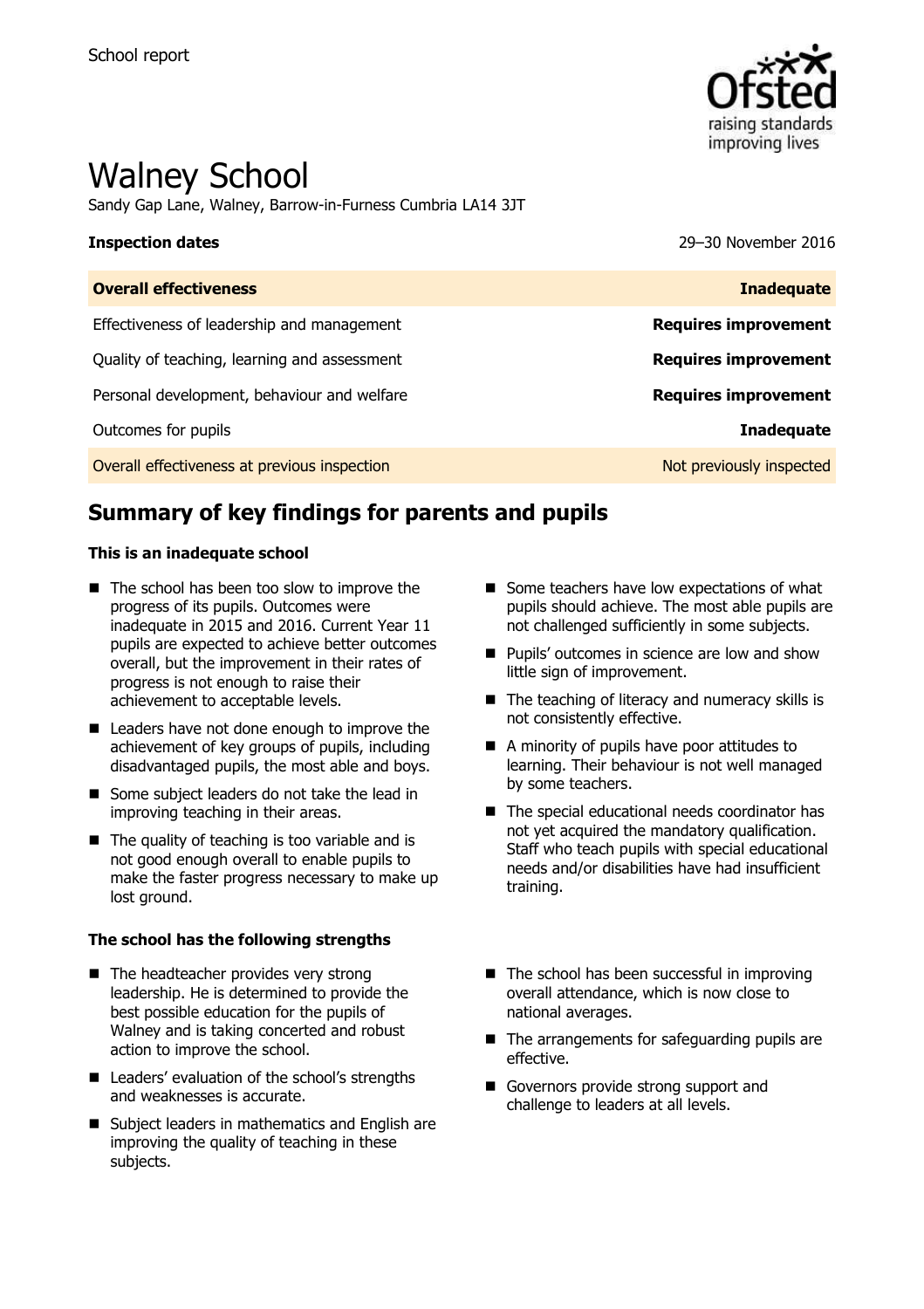

# **Full report**

In accordance with section 44(2) of the Education Act 2005, Her Majesty's Chief Inspector is of the opinion that this school requires significant improvement, because it is performing significantly less well than it might in all the circumstances reasonably be expected to perform.

### **What does the school need to do to improve further?**

- $\blacksquare$  Improve outcomes for pupils, by:
	- taking urgent action to remedy underachievement in key groups of pupils, especially the most able, disadvantaged pupils and boys
	- reducing the variation in the performance of different subjects
	- taking urgent action to address underachievement of pupils in the current Year 11
	- improving the accuracy and validity of assessment and the tracking of pupils' achievement
	- improving the quality of teaching in science
	- raising standards of literacy and numeracy across the curriculum.
- $\blacksquare$  Improve the quality of teaching, by:
	- raising teachers' expectations of what pupils should achieve and of the quality of work pupils should produce
	- ensuring that all teachers plan and teach lessons which challenge pupils suitably at all levels
	- continuing to share good practice internally and with external partners in order to develop more good and outstanding teaching
	- providing training for all staff on how to improve the teaching and progress of pupils who have special educational needs and/or disabilities.
- Improve pupils' personal development, behaviour and welfare, by:
	- raising the standards of pupils' behaviour in a minority of lessons so that they match the best elsewhere in the school.
- Improve the effectiveness of leadership and management, by:
	- developing the ability of subject leaders to lead on improving the quality of teaching in their areas.
	- ensuring that the special educational needs coordinator acquires the mandatory qualification as soon as possible.
- An external review of the school's use of the pupil premium should be undertaken in order to assess how this aspect of leadership and management may be improved.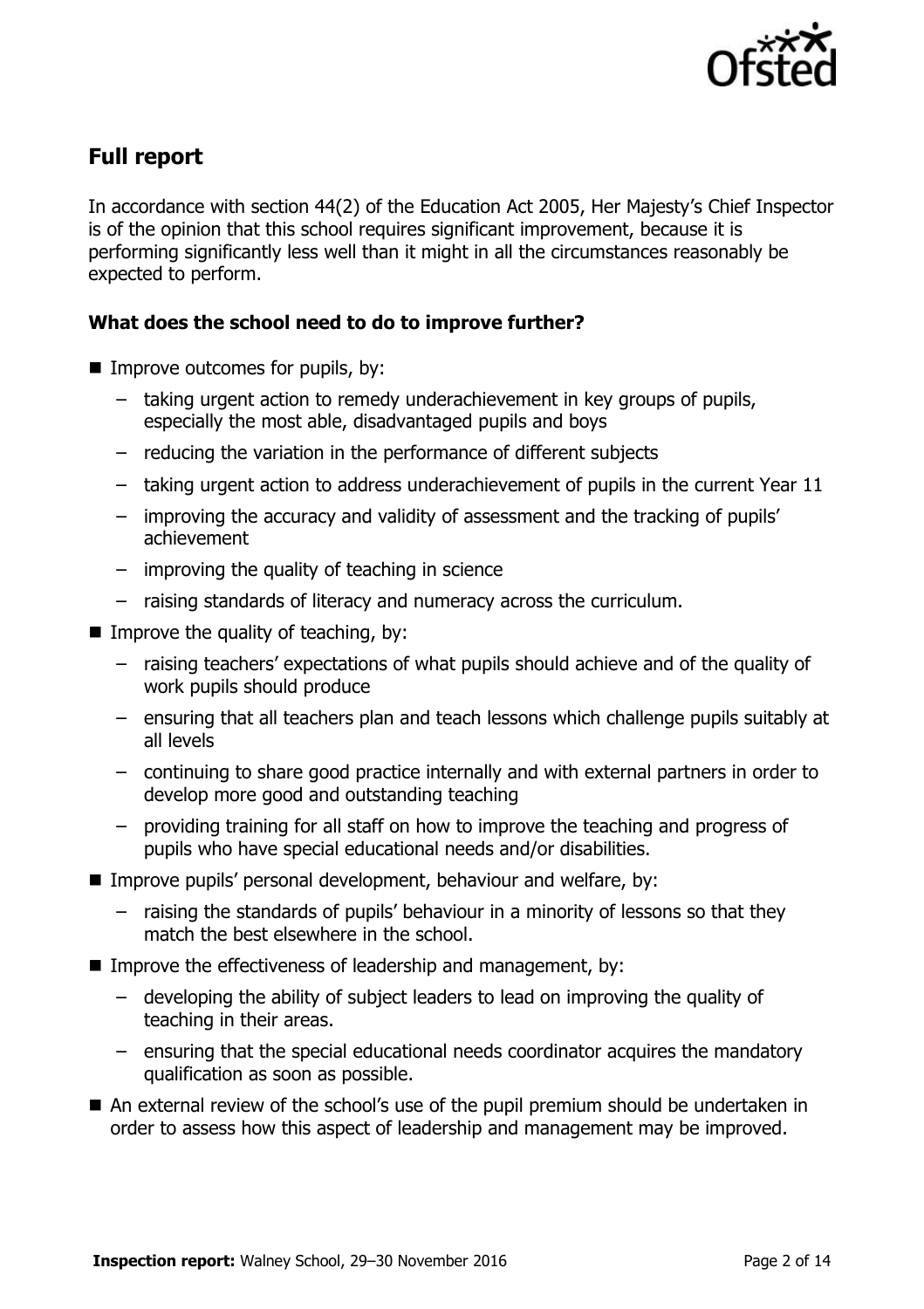

# **Inspection judgements**

### **Effectiveness of leadership and management Requires improvement**

- The school's outcomes have been too low for too long. Leaders have not been successful in improving pupils' progress and raising their achievement in GCSE examinations to acceptable levels.
- Improvements in the rates of progress of current pupils in key stage 4 are fragile. In Year 11, improvement is not sufficient to enable pupils to make the progress they should. Leaders have not done enough to raise achievement in science across the school.
- Leaders say that a key factor in the school's performance in 2015 and 2016 was the weakness in staffing. Many teachers and leaders have left the school in the last two years. Other factors produced serious staffing instability, for example in science, where the school needed to call on temporary teachers. Nonetheless, the fact remains that, by the end of the 2015/16 academic year, outcomes for pupils had been low for at least two years. Staffing this year is much more stable.
- Leaders accept that their current systems for tracking pupils' progress do not provide precise information by which to make accurate predictions of pupils' GCSE performance. Leaders are in the process of devising a more effective system with the help of Queen Katherine School, the lead school in the multi-academy trust.
- **E** Leaders have identified the main barriers to learning preventing disadvantaged pupils from making faster progress. The school uses its pupil premium funding appropriately to address these difficulties. However, its impact on raising achievement for disadvantaged pupils is too variable. Year 7 catch-up funding has had some effect on improving pupils' literacy but the school has not done enough to develop pupils' numeracy skills.
- The headteacher took up his post in January 2014, just as the school converted to an academy under the sponsorship of the multi-academy trust. He inherited a legacy of poor practice across much of Walney School's work. Poor leadership, weak teaching and ineffective governance had a negative impact on pupils' achievement over some years, and led to a loss of confidence in the school in the local community. Leaders have still not fully eradicated the effects of previous poor provision. Pupils in the current Year 11, for instance, are still making up ground lost in previous years in several subjects.
- The headteacher has tackled the school's weaknesses tirelessly and rigorously. In particular, he has sought to challenge staff whose performance did not meet expected standards, including that of some senior and middle leaders who have since left the school. The school has renewed all of its senior leadership team over the past three years. The new team, strongly led by the headteacher, is driving the school's programme of improvement robustly and determinedly and is improving the school's culture of learning.
- The headteacher and governors seek to appoint talented colleagues and refuse to accept 'second best', despite the very real difficulty local schools have in recruiting staff.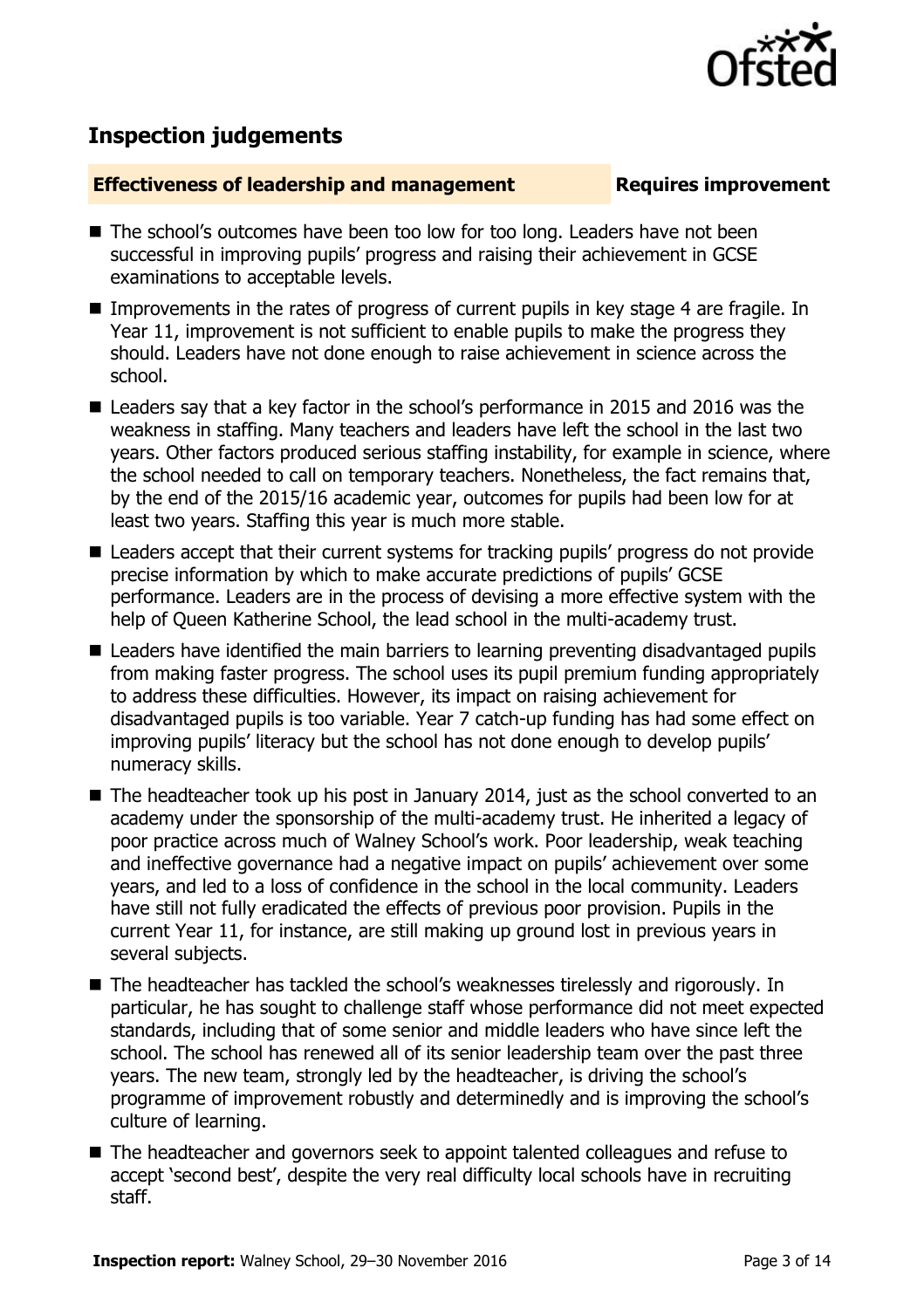

- The headteacher and his team of senior leaders ensure that subject leaders are held robustly to account for the performance of their departments. In turn, the subject leaders themselves now play a full role in regular and intense monitoring of their subjects. The headteacher intends that all subject leaders should become the 'headteachers in their own departments' and expect subject leaders to have a good understanding of key strengths and weaknesses through their monitoring. Senior leaders have ensured that responsibility for improvement rightly rests with heads of department. However, several subject leaders are not yet leading the development and improvement of teaching in their areas. As a result, teaching in some subjects is not as strong as it needs to be and there is wide variation in the performance of different subjects.
- Subject leaders in mathematics and English are making a difference to teaching. In mathematics, for example, the newly appointed leader is setting high expectations and has demanded higher levels of challenge in lessons from her colleagues.
- The special educational needs coordinator (SENCo) has not yet acquired the mandatory qualifications. Staff who teach pupils who have special educational needs and/or disabilities have had insufficient training. The SENCo has not had the opportunity to visit lessons where pupils who have special educational needs and/or disabilities are taught. Thus, she has an incomplete picture of the quality of provision.
- The school's performance management arrangements are rigorous. Leaders and governors ensure that teachers and leaders themselves are robustly held to account for their performance. Targets set for all teachers and leaders are demanding.
- The curriculum broadly meets the needs of the pupils. The school has rationalised the curriculum in recent years, so that more time is now devoted to English, mathematics and science. The percentage of pupils taking the academic routes expected in the English Baccalaureate (EBacc) is improving steadily. Leaders are in the process of refining the curriculum further so that it matches pupils' needs more precisely, for example by offering more vocational options to those who would benefit from this approach. There is a strong emphasis on British values and the development of pupils' spiritual, moral, social and cultural understanding. Nevertheless, monitoring of form time is not yet regular enough to ensure that this time is well used.
- The school offers its pupils a range of extra-curricular activities, including charity work, skiing, the radio group, archaeology and robotics clubs. Pupils welcome and enjoy these activities.
- Leaders report that the community has increasing confidence in the school. For this academic year, the school doubled the percentage of parents who picked Walney School as first choice for their children.
- Leaders and governors have the capacity to go on improving the school, as they have made improvements in teaching, leadership, attendance and behaviour. The achievement of pupils is steadily improving, albeit too slowly. There is no complacency among leaders and governors. All accept that the school's performance has not been good enough and must improve. They are determined that it will do so.
- The multi-academy trust has provided support for leaders and continues to do so. School leadership is not dependent on this external support. Governors have full confidence in the headteacher's leadership.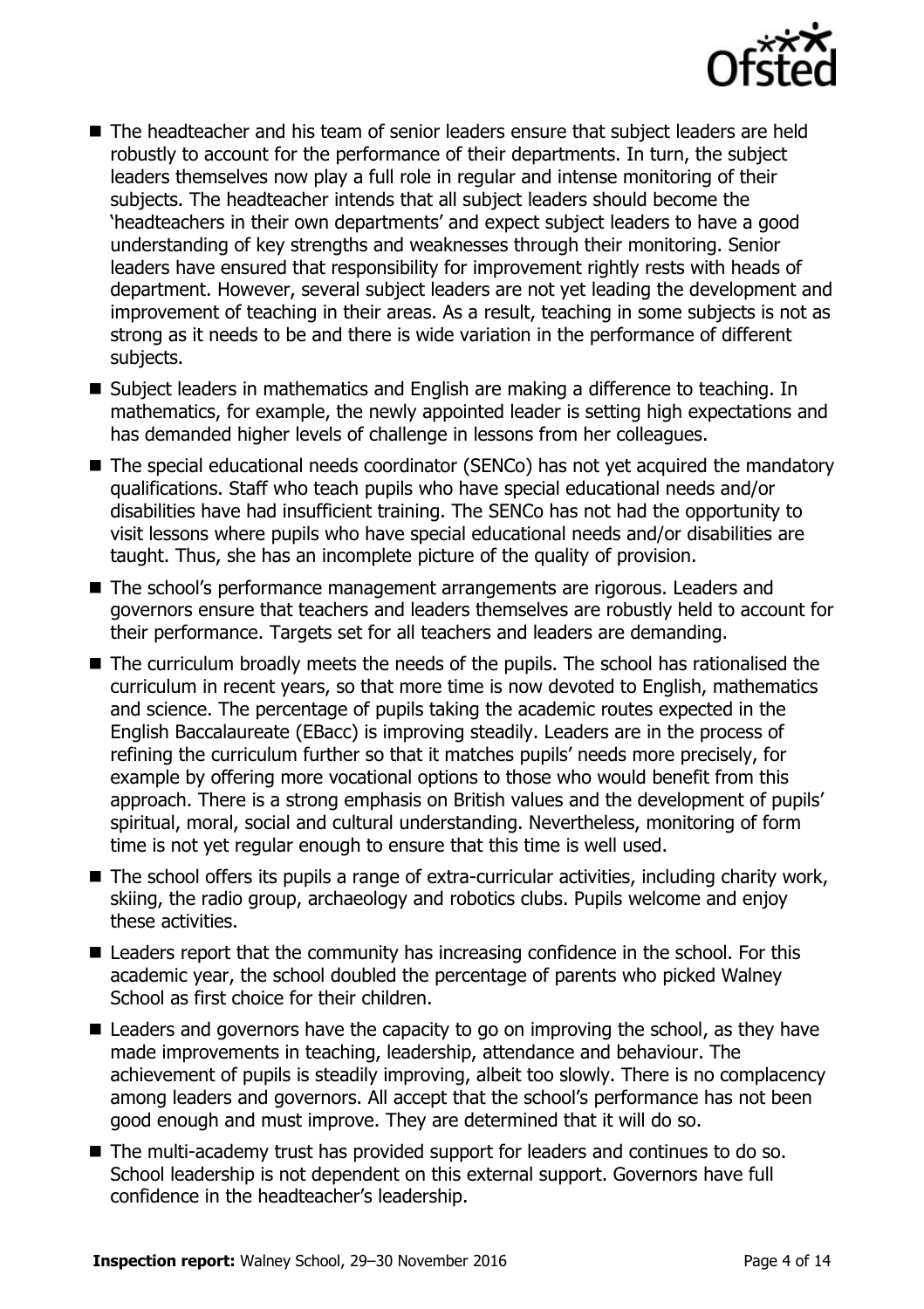

 $\blacksquare$  It is recommended that the school should not appoint newly qualified teachers in science.

### **Governance of the school**

- Governors have not yet secured good outcomes for pupils.
- The governing body was replaced by an interim executive board when the school converted to academy status. This was subsequently replaced by the permanent governing body. Several governors are appointed by the multi-academy trust and a number have extensive experience of senior leadership positions in secondary schools.
- Governors have a good understanding of the school's strengths and weaknesses. They know that the school needs to improve further and they are determined that it will do so. They hold leaders and managers firmly to account and ask challenging questions about pupils' progress. They ensure that performance management arrangements are rigorous.
- Governors have a good knowledge of the school's finances, check that additional funding such as the pupil premium is used appropriately and ensure that the school remains financially solvent. They have agreed to increase staffing in English and mathematics departments in order to allow smaller classes and stronger support for pupils in key stage 4.
- Governors support the school wherever they can. For example, an experienced former headteacher on the governing body provides regular training for the school's middle leaders. Through their work as 'link governors', they have developed an understanding of the needs of departments and of the progress that pupils are making across the curriculum.

### **Safeguarding**

- The arrangements for safeguarding are effective and meet statutory requirements.
- The school's safeguarding policies and practices are strong. Walney School actively promotes a culture of vigilance where pupils' safety and welfare are paramount.
- The school has rigorous checking procedures in place for child protection. All staff have been trained in safeguarding and child protection and they know what to do if they feel that a child is at risk. Referrals to outside agencies meet requirements and are followed up meticulously by school staff. Staff have had training on the 'Prevent' duty.
- **Pupils have been taught how to keep themselves safe regarding issues such as e**safety. The school has filters in place to prevent inappropriate internet usage.
- Governors are trained in safeguarding and in the safe recruitment of new staff.
- The school works effectively with parents and external agencies to safeguard pupils.

### **Quality of teaching, learning and assessment Requires improvement**

■ The quality of teaching over time has not been strong enough to raise achievement to acceptable levels. Teaching is still too variable overall to bring pupils' achievement up to expected standards. There is teaching that leads to good or outstanding outcomes for pupils.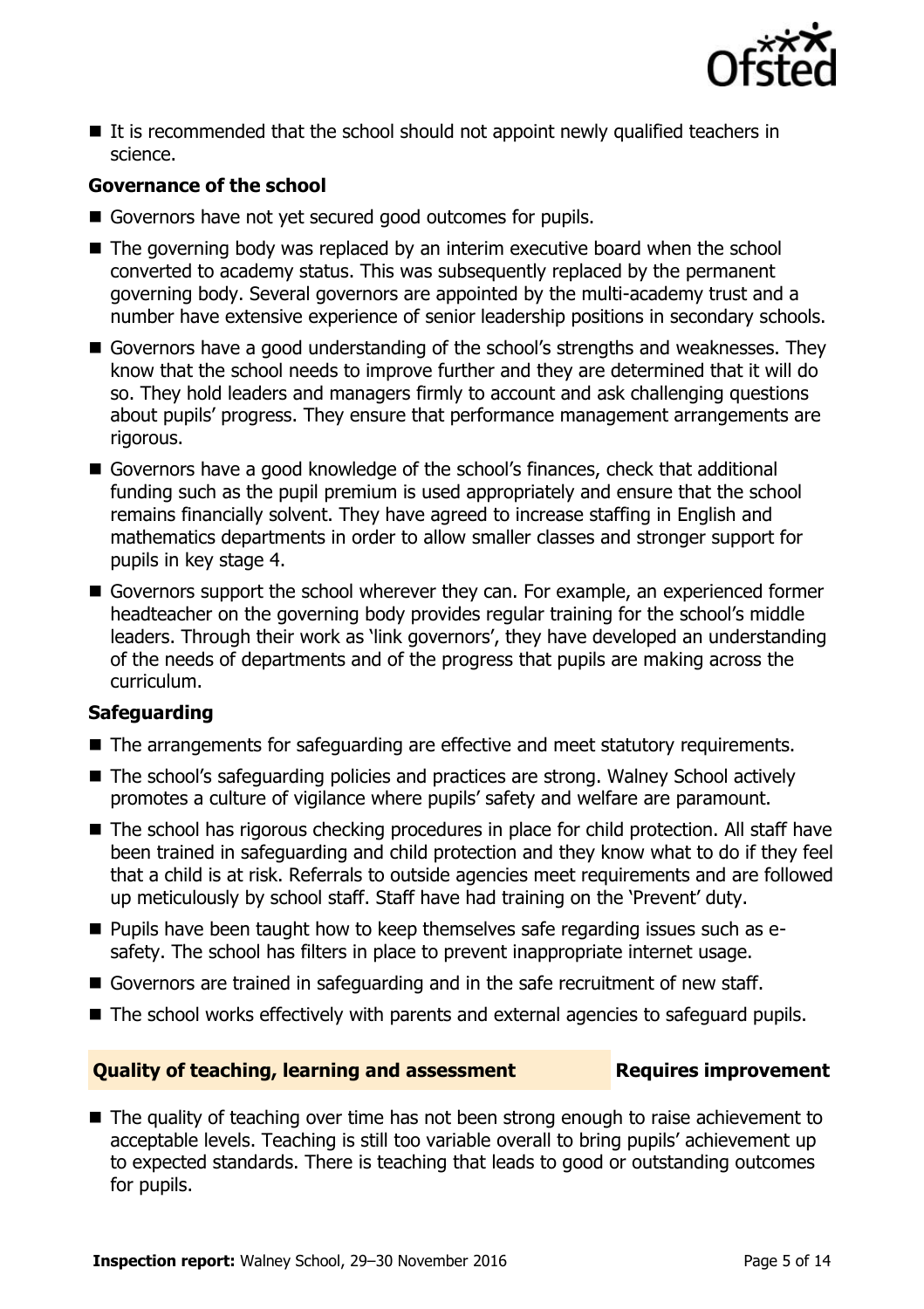

- There remain some legacies from previous times. Some teachers have low expectations of what pupils should achieve. Pupils, especially the most able, are not challenged sufficiently in several subjects, particularly at key stage 4, so do not make enough progress from their starting points. Teachers often miss opportunities to deepen pupils' thinking and understanding through extended questioning.
- **Pupils' progress in science subiects is slow. Evidence of pupils' work in their books** confirms that teaching over time in science has not secured good enough progress. The new leader of the science department understands that urgent improvement must take place. She and her teachers are currently supported by an external consultant, brokered by the multi-academy trust.
- Most teachers manage pupils' behaviour well. In the majority of lessons visited, pupils worked hard and showed positive attitudes to learning. In a few instances, however, where teaching failed to engage pupils' interest, their attention waned. Inspectors observed low-level disruption in a small minority of lessons, but pupils who met the inspection team said that this does occur in several of their lessons.
- The school has not done enough to boost pupils' numeracy skills. Leaders did not evidence any improvement in pupils' numeracy skills as a result of the Year 7 catch-up programmes. Overall achievement in mathematics was inadequate in 2015 and 2016. The new subject leader has begun to address this stalling in progress by introducing numeracy activities for pupils in all year groups.
- Staff are aware of the literacy difficulties many pupils have when they first arrive at Walney School and they have worked hard to overcome these. The English department runs a series of programmes designed to improve pupils' reading ability and general literacy. For example, staff have introduced weekly library lessons for younger pupils. Spelling, punctuation and grammar activities are included in most lessons. The improvement in literacy is less well developed in other subjects, however. Inspectors saw many examples where teachers had missed the opportunity to correct or improve pupils' literacy.
- Leaders have introduced 'learning journeys' into all subjects: these define levels of learning for pupils and have built in appropriate challenges. Pupils record their progress through programmes of learning, and this allows teachers to assess their achievement more accurately. These documents are used effectively in several subjects, but are not yet fully embedded across the school.
- Senior leaders have introduced a series of 'fundamental features' which all teaching should encompass. Some subjects, for example, English and mathematics, have embedded these features successfully, and this is improving the overall quality of teaching. However, in some subjects, such as in science, improvement is not rapid enough. Some subject leaders are not leading the improvement of teaching in their areas well.
- Leaders link the professional development of teachers to individual and departmental areas for improvement identified in monitoring, so that teachers are helped to improve according to need. Teachers told inspectors that they welcome the opportunities they have for development and that they accept the greater accountability this entails.
- There is evidence of improving teaching. In mathematics, the new leader has had an immediate impact. Year 11 lessons in mathematics are challenging and purposeful,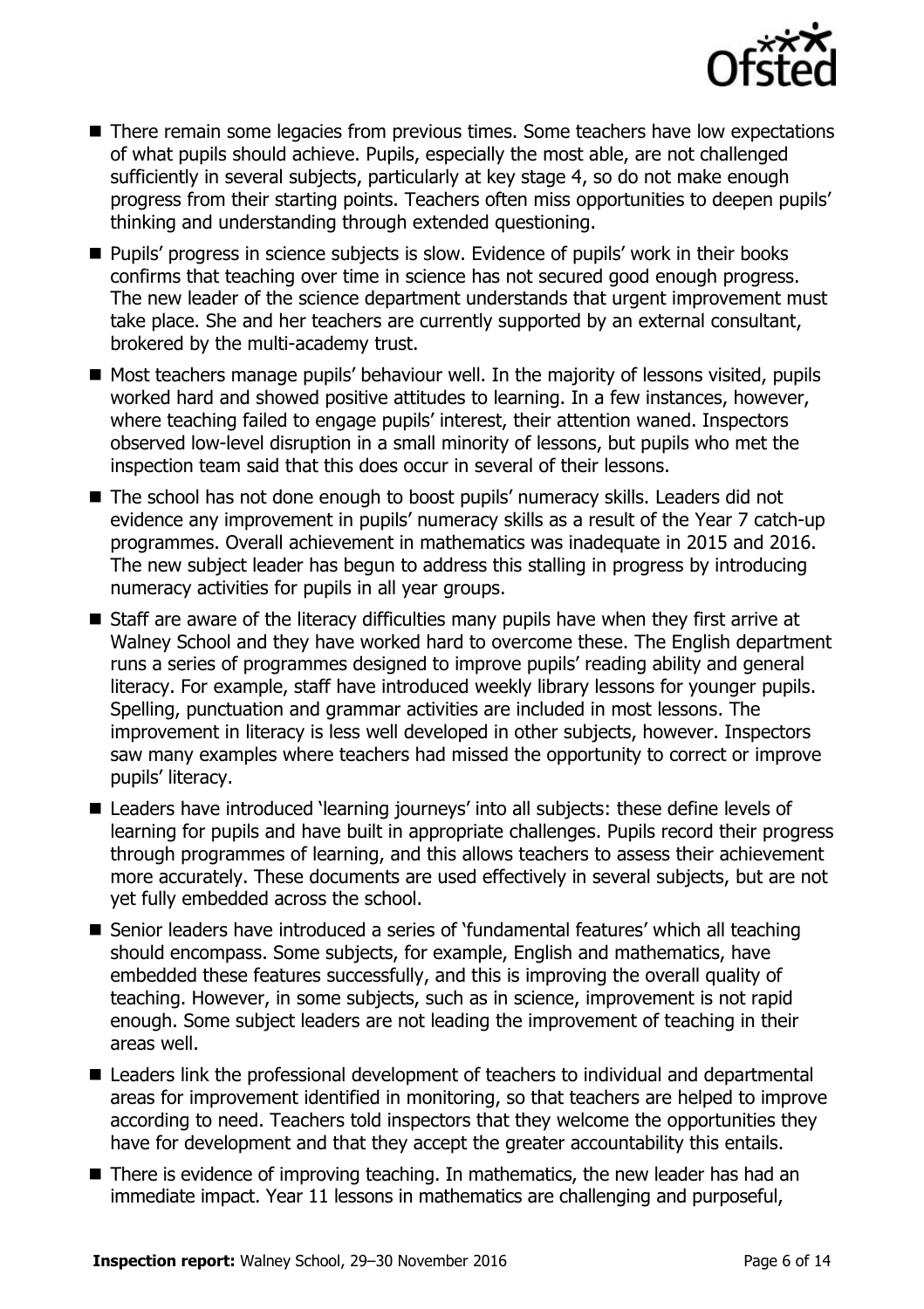

enabling pupils to make quicker progress. The mathematics department has developed a consistent approach to assessment, which is helping pupils to improve their work. There is effective practice in resistant materials, characterised by Year 8 pupils demonstrating independence as they improved their projects: filing, moulding and finishing mild steel. Insightful teaching ensured that the most able pupils were challenged to produce more refined pieces. In physical education, the very precise assessment of individuals' skills has a strong impact on pupils' progress. Year 8 pupils in English showed good understanding verbally and in writing of key themes in poetry ballads.

- A scrutiny of pupils' books in English Baccalaureate subjects in Years 8 and 9 showed pupils generally making stronger progress, confirming evidence of more effective teaching over time in key stage 3.
- Although there are still some inconsistencies, most teachers now follow the school's assessment policy; their precise feedback helps pupils to improve their work.

### **Personal development, behaviour and welfare <b>Requires improvement**

### **Personal development and welfare**

- The school's work to promote pupils' personal development and welfare requires improvement.
- **Pupils wear their uniform smartly and are courteous and respectful. However, some** pupils do not take enough pride in their work and teachers sometimes do not set high enough standards for the quality of work they expect from pupils.
- Pupils generally feel safe in school, and they know how to stay safe. They told inspectors that there is little bullying and that staff usually deal with it effectively when it arises. Pupils said that that there is little racism or homophobic bullying.
- The school has significantly reduced the numbers of pupils attending alternative provision. Only a very small number of pupils now attend with a registered provider so that their specific needs can be better met. This is well monitored by school staff, including the attendance of the pupils, and the school receives regular progress reports. The pupils are said to be making good progress and school staff are seeking to ensure that places are reserved for them at the local further education college.
- The school is successfully promoting pupils' spiritual, moral, social and cultural development. Inspectors observed an interesting assembly about peer pressure, morals and doing the right thing. Pupils learn about British values. Lessons seen covered aspects such as environmental issues and beliefs, philosophy and ethics. Pupils have opportunities to take part in extra-curricular performing arts activities.
- **Pupils in all year groups are provided with objective advice, information and quidance** regarding their future careers. However, school leaders are not monitoring the quality of careers provision closely enough. Nonetheless, pupils are developing an understanding of the broad range of careers open to them. The school is seeking to raise the aspirations of its pupils, for example through visits by university staff. In 2016, more pupils went on to level 3 courses locally than ever before. This included a higher proportion of disadvantaged pupils than previously, although figures remained significantly lower than the national figures. Very few leavers in 2016 are not in education, employment or training.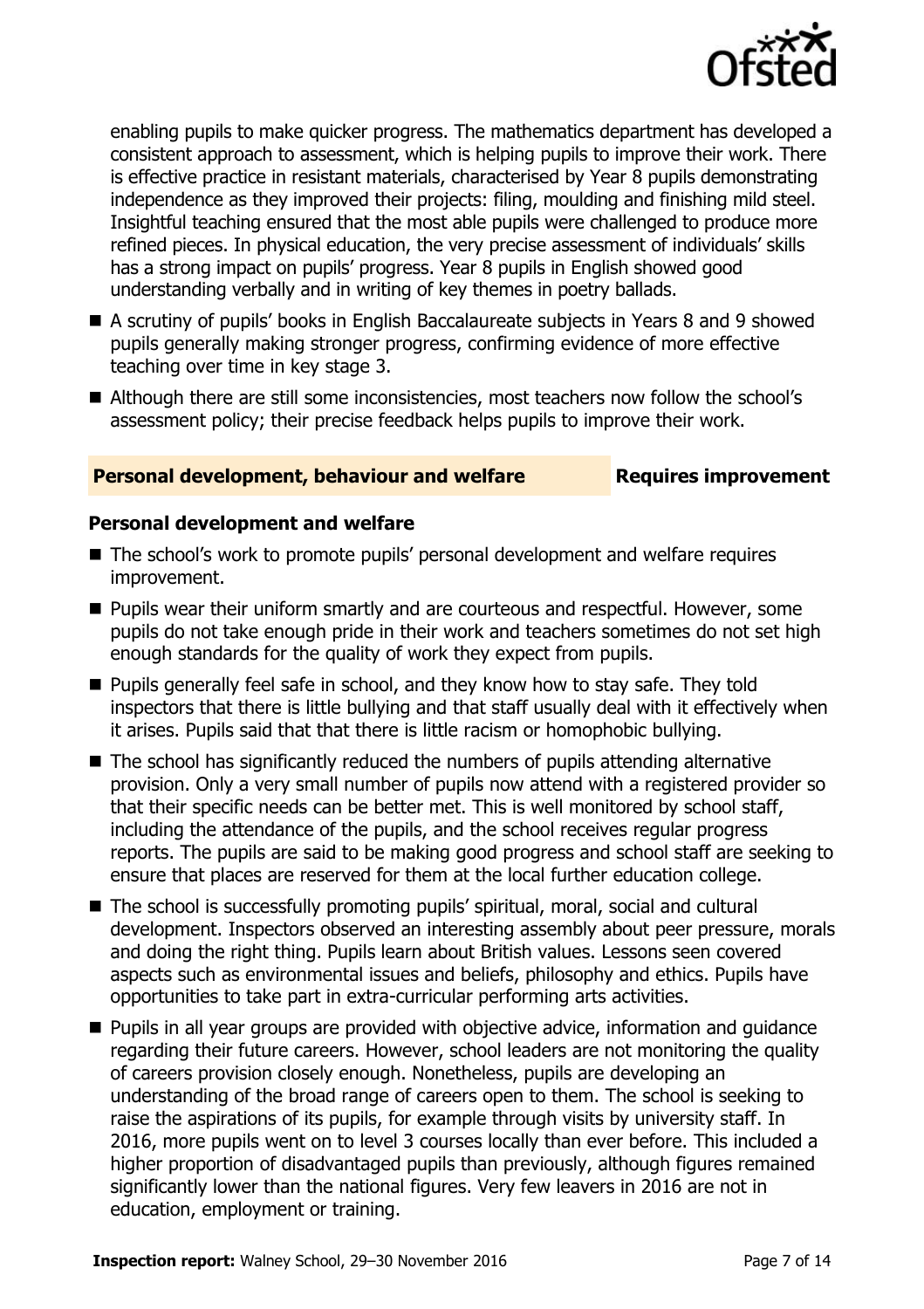

■ Breakfast and after-school clubs for pupils who have special educational needs and/or disabilities are well attended, support pupils' personal development and enable them to improve their progress.

### **Behaviour**

- The behaviour of pupils requires improvement.
- The behaviour of pupils as they went around the school site, at break and lunchtimes and between lessons, was good during the inspection. The school was calm and teachers managed behaviour unobtrusively. However, a small number of pupils who spoke to inspectors said that behaviour is sometimes not good. A minority of the teachers who responded to the online staff questionnaire also had concerns about poor behaviour and felt that senior leaders do not do enough to rectify this.
- **Pupils generally arrive at lessons willing and ready to learn. They behaved well in most** lessons observed by inspectors but there were a few lessons where pupils' rather passive attitudes restricted their progress. In a small minority of cases inspectors noted low-level disruption. A few pupils who met inspectors said that behaviour in some lessons, especially where temporary teachers are used, can disturb their learning.
- $\blacksquare$  The proportion of fixed-term exclusions in 2014/15 was significantly higher than the national average, especially for pupils who have special educational needs and/or disabilities. Leaders said this rise was because of the stricter approach they needed to take to establish good behaviour. Since then, the number of exclusions has reduced considerably, including for pupils who have special educational needs and/or disabilities, and leaders do everything they can to keep pupils in school.
- The school has worked hard to improve attendance, which is now close to the national average for secondary schools overall. Effective systems are in place to improve attendance. Persistent absence is slightly higher than the 2015 national average. The attendance of disadvantaged pupils is lower than the average for other pupils nationally.

### **Outcomes for pupils Inadequate**

- Outcomes have remained stubbornly low for too long. Pupils leaving the school in 2015 and 2016 were not well prepared for the next stages of education, training or employment, because too few made the progress expected of them from their starting points in English and mathematics. Performance across a range of subjects was low. The school performed inadequately when compared to the national picture in terms of the proportions of pupils attaining the top grades at GCSE in many subjects.
- In 2016 the Progress 8 score (the new government measure by which secondary school performance is assessed) was well below the national average. The school's most able pupils achieved poorly overall, especially in mathematics and science.
- The impact of pupil premium funding on outcomes was variable in 2016. Disadvantaged pupils improved their Progress 8 score. The difference between their performance and that of non-disadvantaged pupils in the school diminished. However, there were still large differences between the achievement of the school's disadvantaged pupils and that of other pupils nationally. The most able disadvantaged pupils achieved on average more than one GCSE grade less than did their peers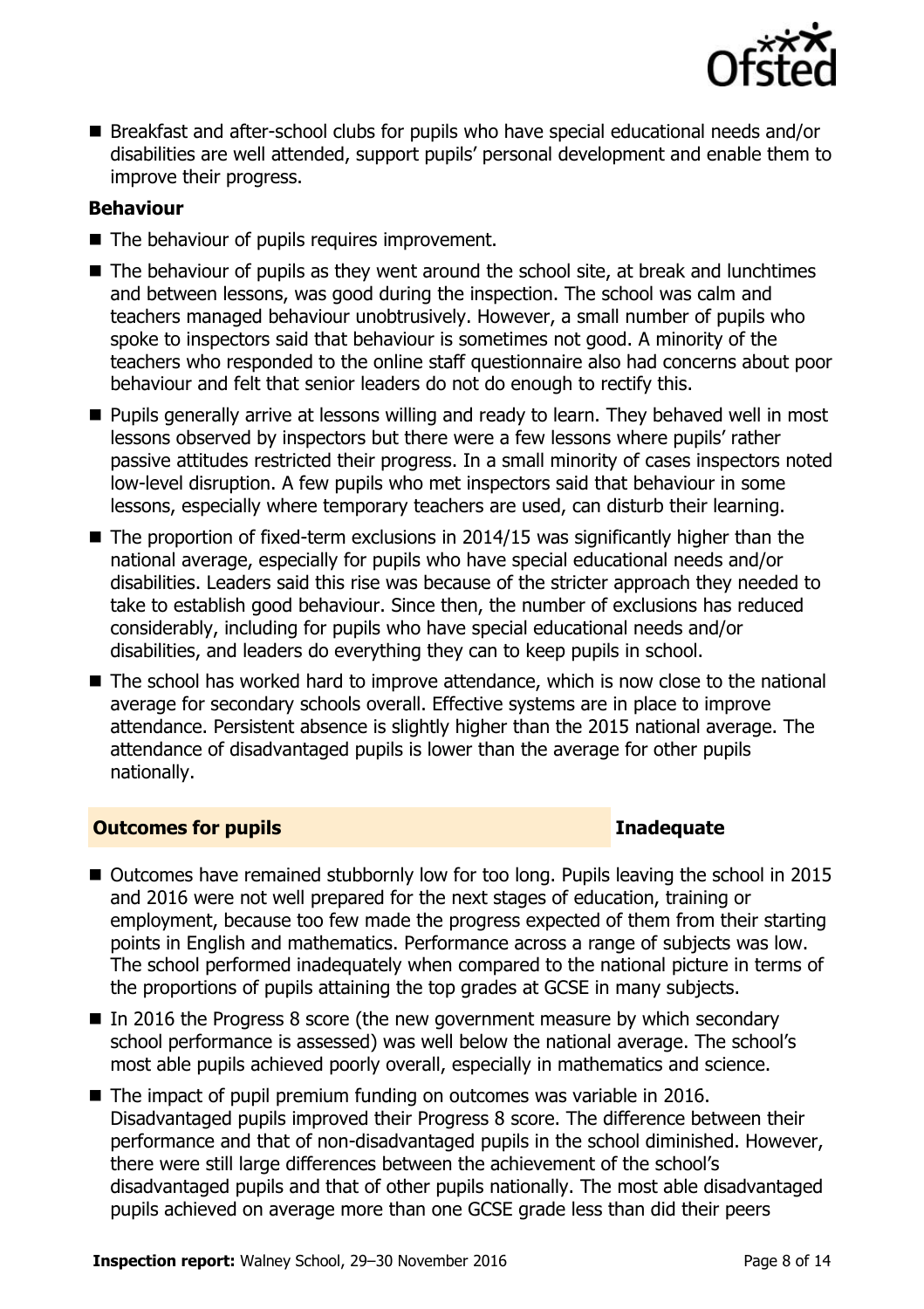

nationally across eight subjects. In English, they achieved nearly a grade less on average, while in mathematics the most able disadvantaged pupils were one and a third grades behind other pupils nationally.

- Boys' achievement in 2016 was significantly less than that of girls. Pupils who have special educational needs and/or disabilities also made very poor progress compared with other pupils.
- Attainment in several key subjects was too low in both 2015 and 2016. In both years, the attainment of the most able pupils at the highest levels of GCSE was low in English, mathematics and in almost all science subjects. Humanities and modern foreign languages, however, were among the best-performing subjects in 2016.
- Leaders are beginning to have a positive impact on improving outcomes, especially in key stage 3. Improvements at key stage 4 are fragile, however, which leaders and governors acknowledge.
- The school predicts that its current Year 11 cohort will achieve a little better than the 2016 year group. Nonetheless, the improvement projected will still leave Year 11 pupils with achievement that is well below national figures. There is too much ground to make up. Disadvantaged pupils continue to perform less well than their nondisadvantaged peers. The difference has widened further in mathematics. A number of subjects continue to underperform, including science, which is projecting very low achievement figures currently.
- $\blacksquare$  In Year 10, the picture is a little more encouraging. In most subjects, pupils are making better progress although many pupils remain below their expected target, particularly in biology. Leaders say that the diverse strategies put in place to raise boys' achievement are starting to show impact in Year 10. School data shows that the difference between the performance of boys and that of girls is diminishing significantly. Pupils who have special educational needs and/or disabilities are performing in line with, and sometimes better than, their peers in school. Most-able pupils are making better progress than previously in English and mathematics. However, the school's tentative prediction for 2018 is that this group of pupils will perform below national averages across eight subjects if their current progress is maintained.
- If is in key stage 3 where the school can point to most progress. In Years 8 and 9, many more pupils are on track to reach or exceed their targets. In general, in both year groups, the differences between the performance of disadvantaged pupils and that of other pupils in school, and between boys' and girls' performance, are diminishing significantly. There remain large differences within individual subjects, for example for disadvantaged pupils in science in Year 8 and technology in Year 9, and in other subjects between boys' and girls' performance, which indicate there is still too much inconsistency. However, the general picture shows significant improvement in these two year groups. Inspectors' evidence from lessons visited and from a scrutiny of key stage 3 work confirms that pupils in the lower school are making faster progress.
- The most able pupils, including the disadvantaged most able, are making stronger progress across key stage 3.
- Pupils who have special educational needs and/or disabilities are generally making better progress in key stage 3. There is evidence that the school's use of its Year 7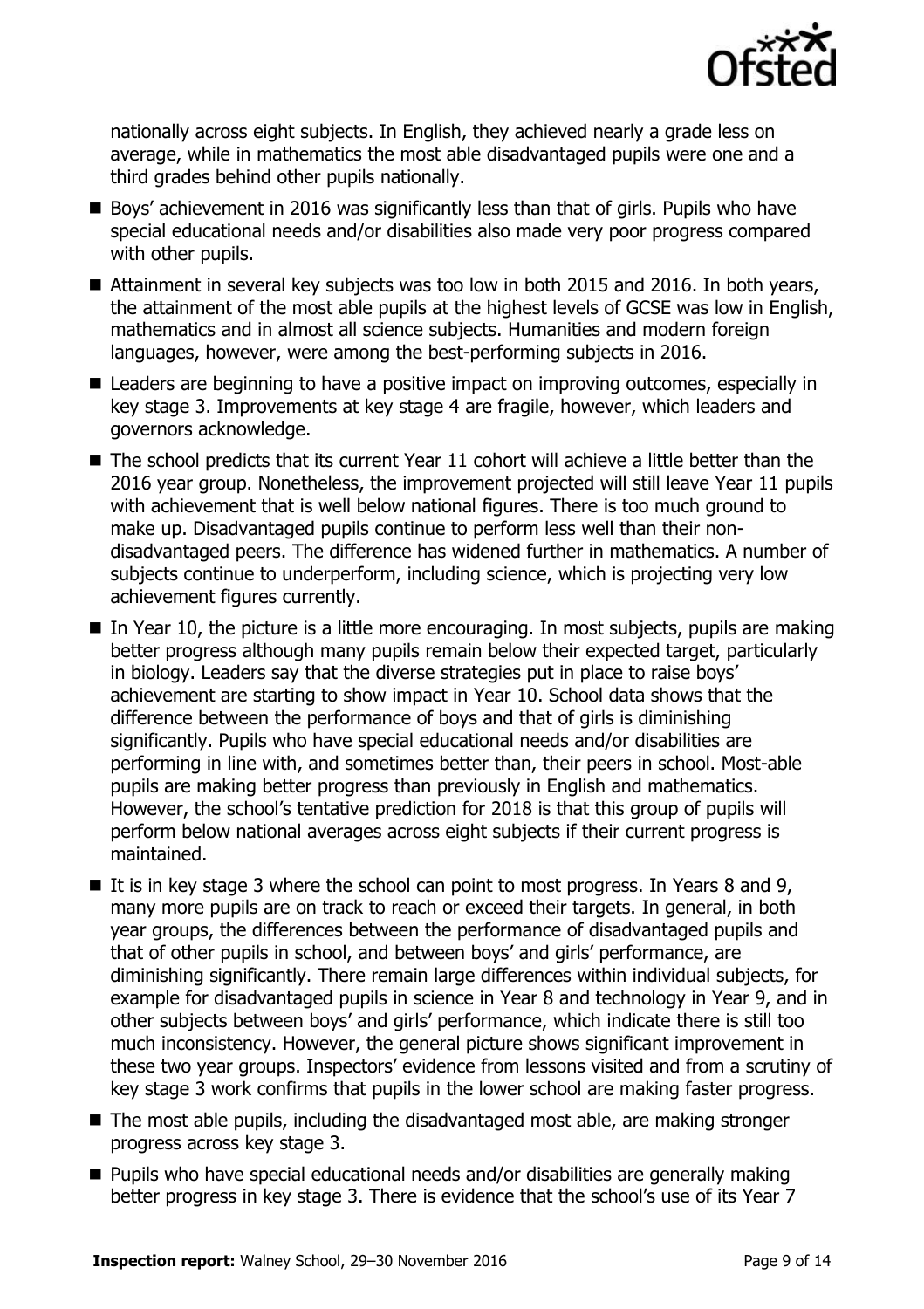

catch-up funding is improving pupils' reading skills, but more needs to be done to improve numeracy.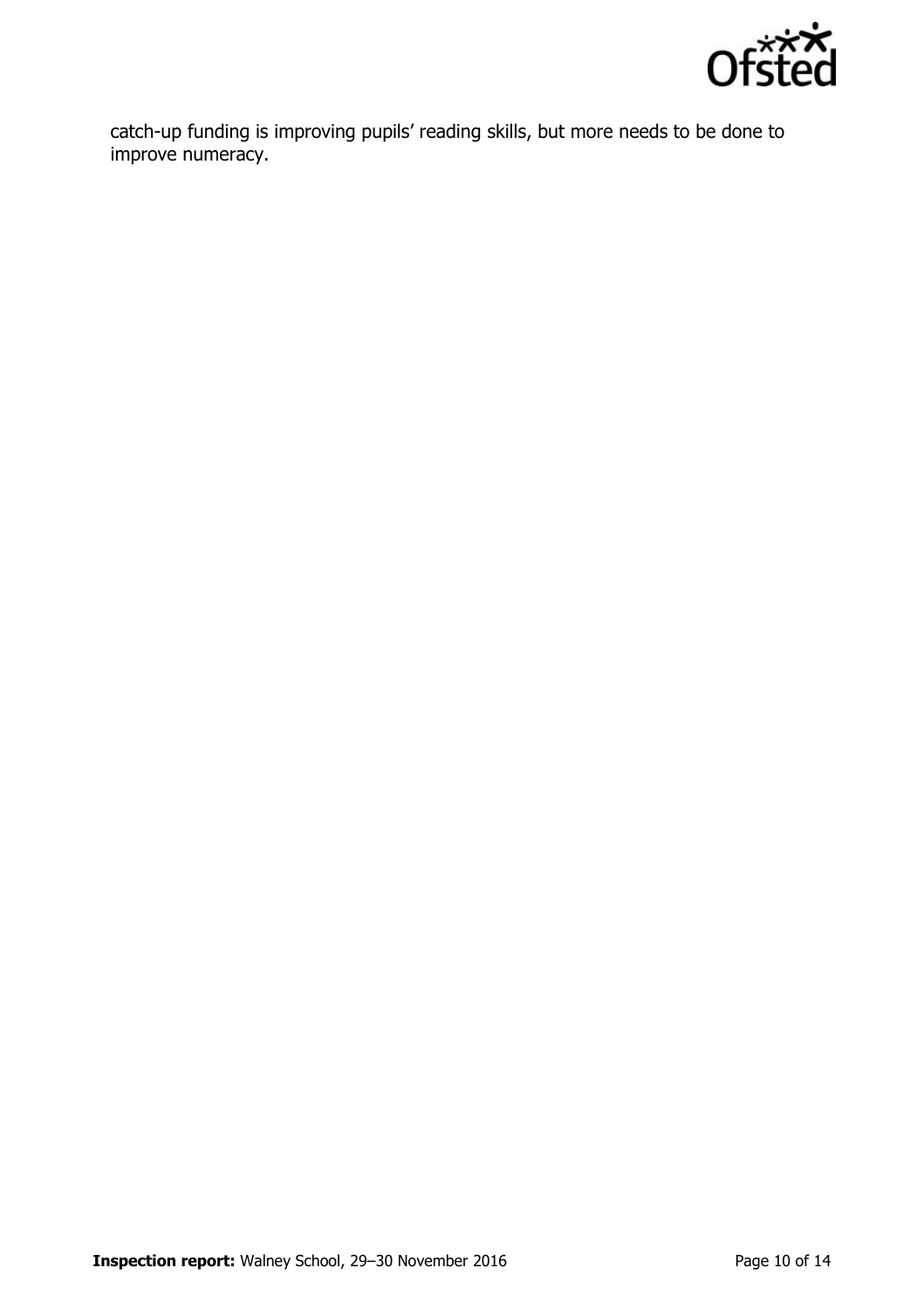

# **School details**

| Unique reference number | 141041   |
|-------------------------|----------|
| Local authority         | Cumbria  |
| Inspection number       | 10022816 |

This inspection of the school was carried out under section 5 of the Education Act 2005.

| Type of school                      | Secondary comprehensive                           |
|-------------------------------------|---------------------------------------------------|
| School category                     | Academy sponsor-led                               |
| Age range of pupils                 | 11 to 16                                          |
| Gender of pupils                    | Mixed                                             |
| Number of pupils on the school roll | 644                                               |
| Appropriate authority               | The Queen Katherine School multi-academy<br>trust |
| Chair                               | <b>Anthony Sinton</b>                             |
| <b>Headteacher</b>                  | John Richardson                                   |
| Telephone number                    | 01229 471528                                      |
| Website                             | www.walneyschool.co.uk                            |
| <b>Email address</b>                | office@walney.cumbria.sch.uk                      |
| Date of previous inspection         | Not previously inspected                          |

### **Information about this school**

- The school does not meet requirements on the publication of information about the impact of Year 7 catch-up funding on its website.
- The school does not comply with Department for Education guidance on what academies should publish about the impact of Year 7 catch-up funding in the previous academic year.
- The school is much smaller than average size. There are more boys than girls in most year groups.
- The large majority of the school's pupils are of White British origin. The proportion of students with English as an additional language is low compared to the national average.
- The proportion of pupils who speak English as an additional language is much lower than the national average.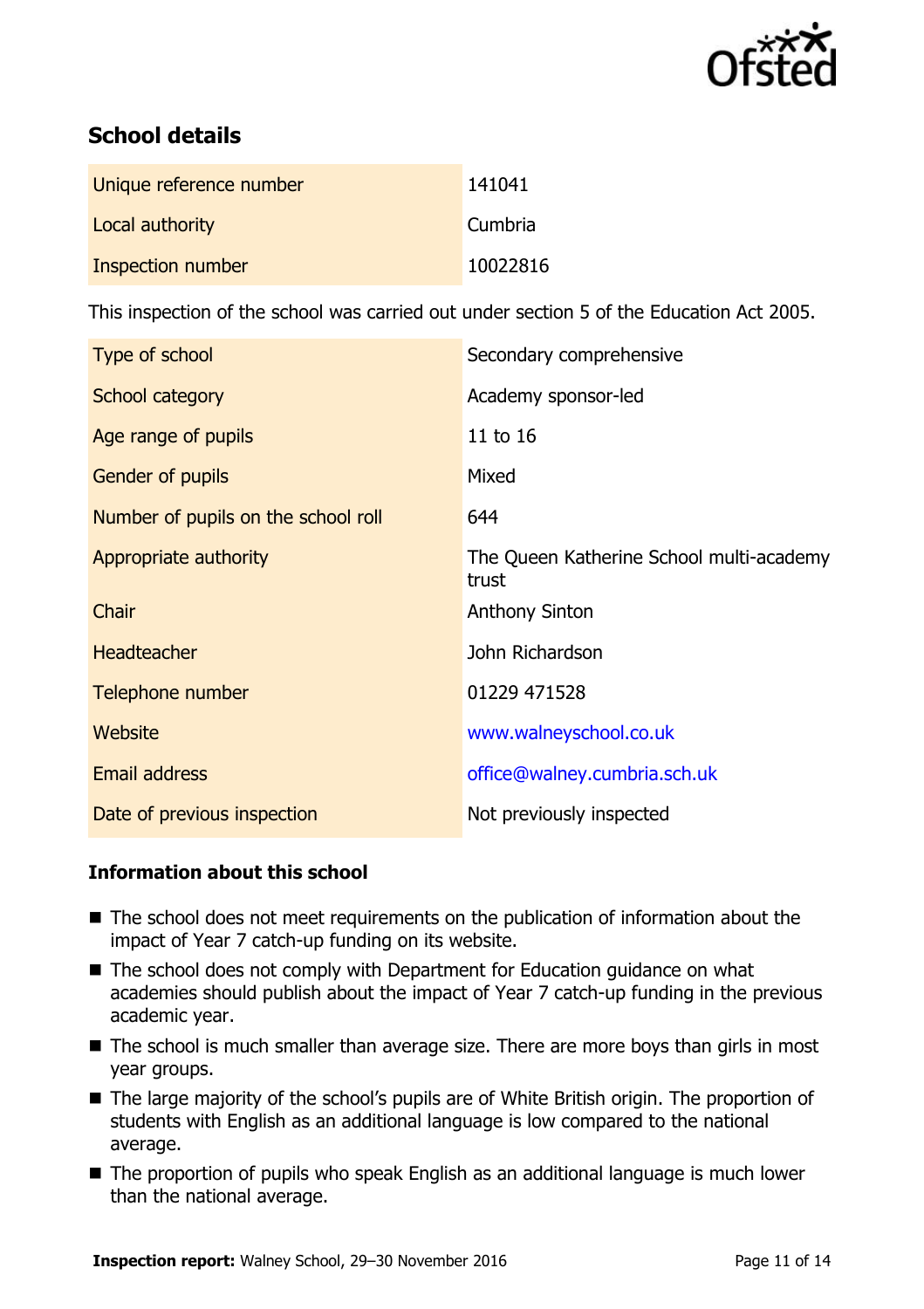

- The proportion of pupils known to be disadvantaged is higher than the national average.
- The proportion of pupils who have special educational needs and/or disabilities is higher than the national average.
- The school did not meet the government's floor standard in 2015. The floor standard is the minimum expectation for pupils' progress across a number of subjects including English and mathematics.
- The school uses the Real Volunteer Project to offer a small number of pupils alternative education provision.
- The school converted to become an academy in September 2014 and is a member of the Queen Katherine School multi-academy trust. The sponsor has given significant support to school leaders this year and last, including support for financial management and human resources issues, and training for senior and middle leaders. It continues to broker additional support for Walney School, for example in employing consultants to support and develop teaching.
- The school retains its own governing body. Many of the governors are appointed by the sponsor and are also members of the multi-academy trust's governing board.
- Many staff have left the school over the last two years.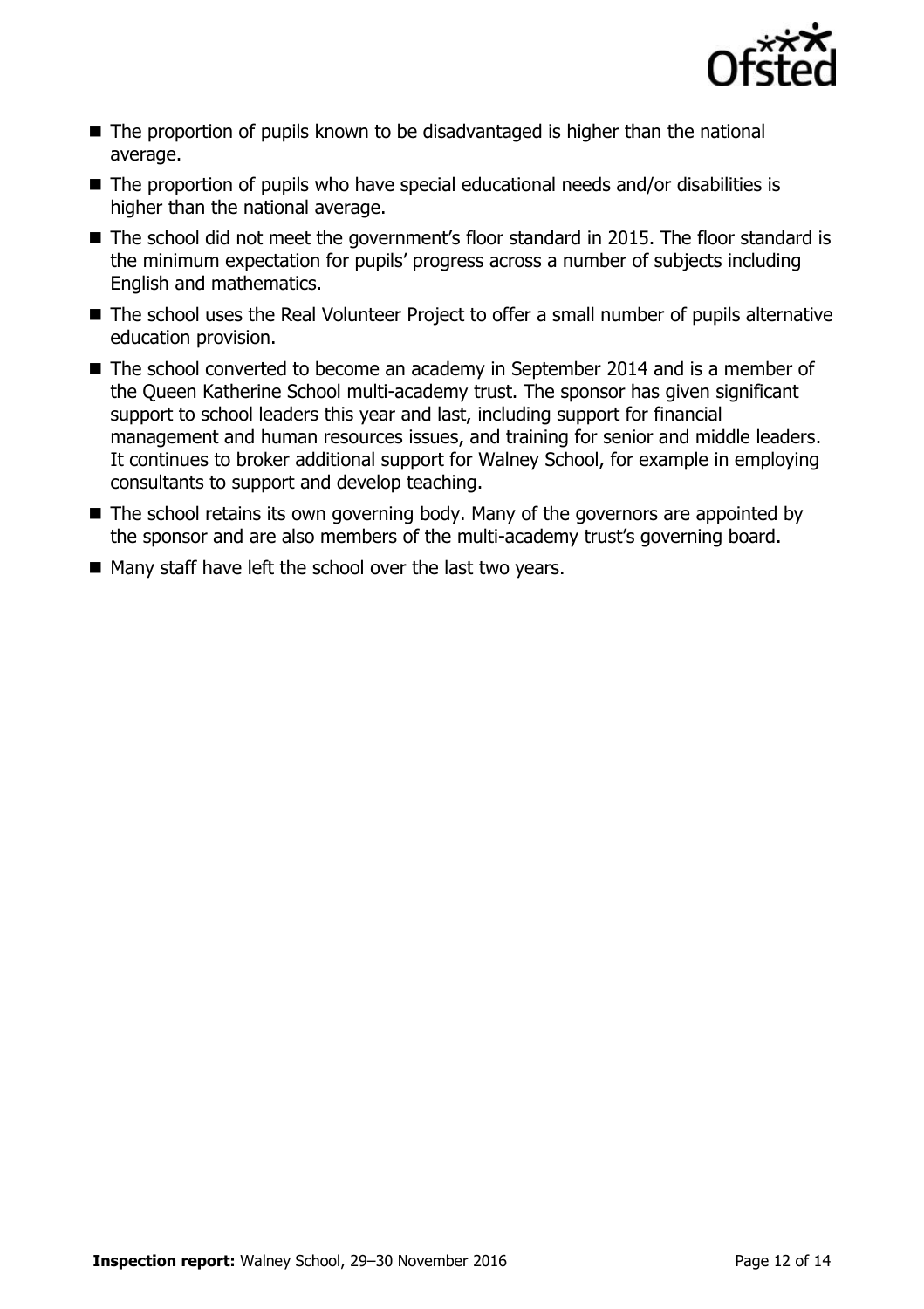

# **Information about this inspection**

- Inspectors observed learning in a range of lessons. They visited form time and an assembly and observed pupils' conduct at break and lunchtime.
- Inspectors looked at pupils' work in lessons and scrutinised a sample of work provided by senior leaders.
- Inspectors held discussions with senior leaders, subject leaders, class teachers and with governors. They met representatives of the sponsor, the Queen Katherine School multi-academy trust.
- **Inspectors met with three groups of pupils formally and spoke with many more pupils** informally. They took account of the five responses to the online pupil survey.
- The inspection team looked at a wide range of documents. These included: the school's internal data which tracks pupils' achievement; development plans and evaluations of the school's progress; minutes of governing body meetings; school policies; safeguarding procedures and records showing how the school supports vulnerable pupils. Inspectors also scrutinised the school's website.
- The team took account of the 33 responses to Ofsted's online questionnaire, Parent View, and of the 29 free-text responses received from parents. They also considered the 20 responses to the staff online questionnaire.

### **Inspection team**

| Clive Hurren, lead inspector | Ofsted Inspector        |
|------------------------------|-------------------------|
| <b>Stephen Ruddy</b>         | <b>Ofsted Inspector</b> |
| <b>Annette Patterson</b>     | Ofsted Inspector        |
| <b>Bernard Robinson</b>      | <b>Ofsted Inspector</b> |